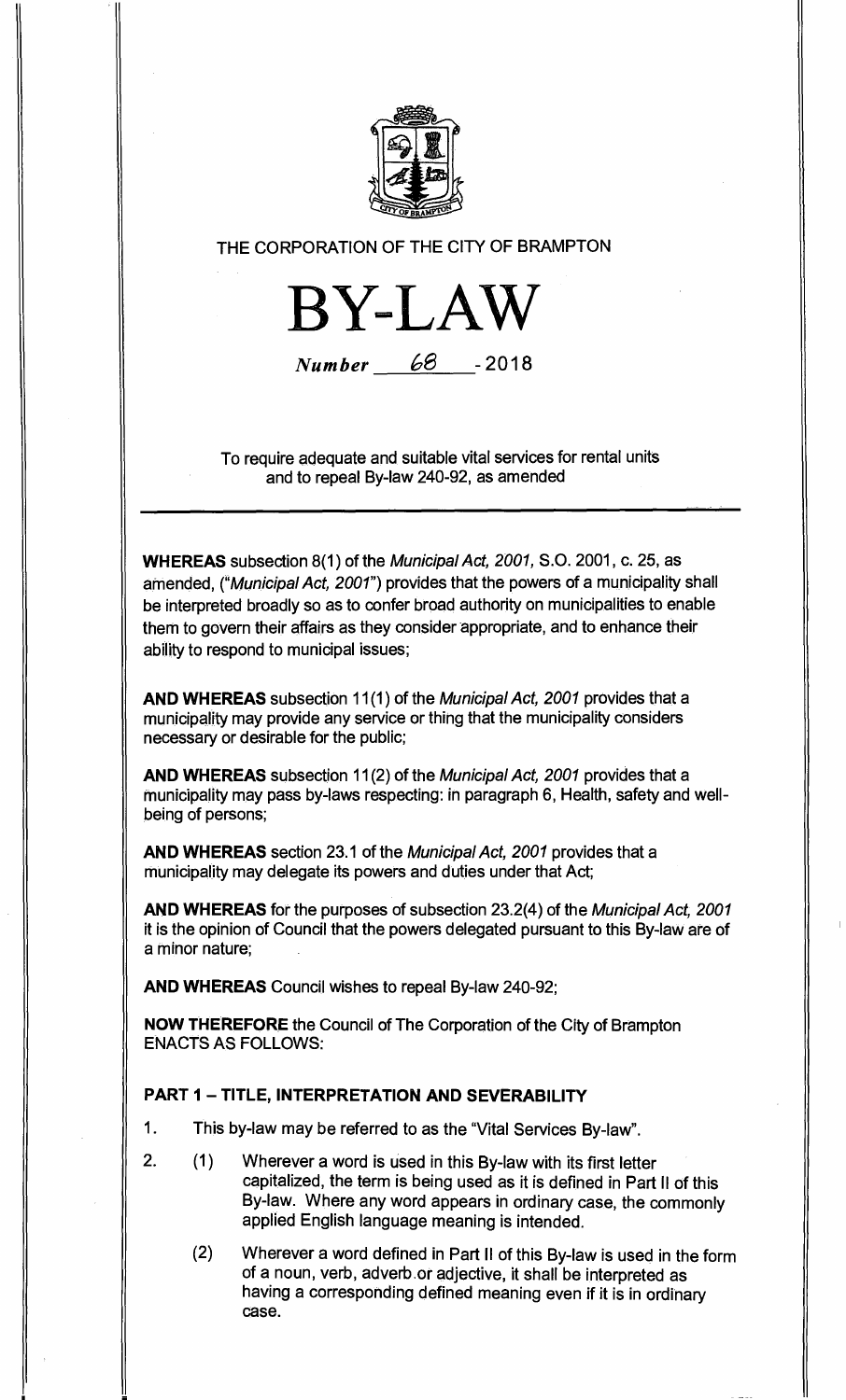- **(3) All words importing the singular shall include the plural, and words importing the masculine gender shall include the feminine, and the converse of the foregoing also applies, unless the context of the By-law requires otherwise.**
- **3. If a court of competent jurisdiction declares any provision or part of a provision of this By-law to be invalid or to be of no force and effect, it is the intention of Council in enacting this By-law that the remainder of this Bylaw shall continue in force and be applied and enforced in accordance with its terms to the fullest extent possible according to law.**

#### **PART II — DEFINITIONS**

**4. For the purposes of this By-law,** 

**"adequate and suitable heat" means that the minimum temperature of the air in the accommodation which is available to the tenant or lessee is twenty (20) degrees Celsius at one and one-half (1.5) metres from above floor level and one (1) metre from exterior walls in all habitable space and in any area intended for normal use by tenants, including recreation rooms and laundry rooms but excluding locker rooms and garages;** 

**"adequate and suitable supply of hot water" means a supply of hot water at the ordinary temperature of at least forty-nine (49) degrees Celsius in a quantity of at least one hundred sixty-five (165) litres for fifteen (15) minutes with a minimum recovery rate for the temperature of forty-five (45) litres per hour;** 

**"adequate and suitable supply of water" means a continuous and uninterrupted supply of potable water of sufficient quantity for normal use of kitchen, laundry and bathroom facilities;** 

**"By-law" means this By-law;** 

**"City" means The Corporation of the City of Brampton;** 

**"Council" means the Council of The Corporation of the City of Brampton;** 

**"Landlord" includes,** 

- **(a) the owner of a rental unit or any other person who permits occupancy of a rental unit, other than a tenant who occupies a rental unit in a residential complex and who permits another person to also occupy the unit or any part of the unit,**
- **(b) the heirs, assigns, personal representatives and successors in title of a person referred to in clause (a), and**
- **(c) a person, other than a tenant occupying a rental unit in a residential complex, who is entitled to possession of the residential complex and who attempts to enforce any of the rights of a landlord under a tenancy agreement or this Act, including the right to collect rent;**

**"Person", or any expression referring to a person, means an individual, sole proprietorship, partnership, limited partnership, trust or body corporate, or an individual in his or her capacity as a trustee, executor, administrator or other legal representative;** 

**"Rental Unit" means any living accommodation used or intended for use as rented residential premises, and "rental unit" includes,** 

**(a) a site for a mobile home or site on which there is a land lease home used or intended for use as rented residential premises, and**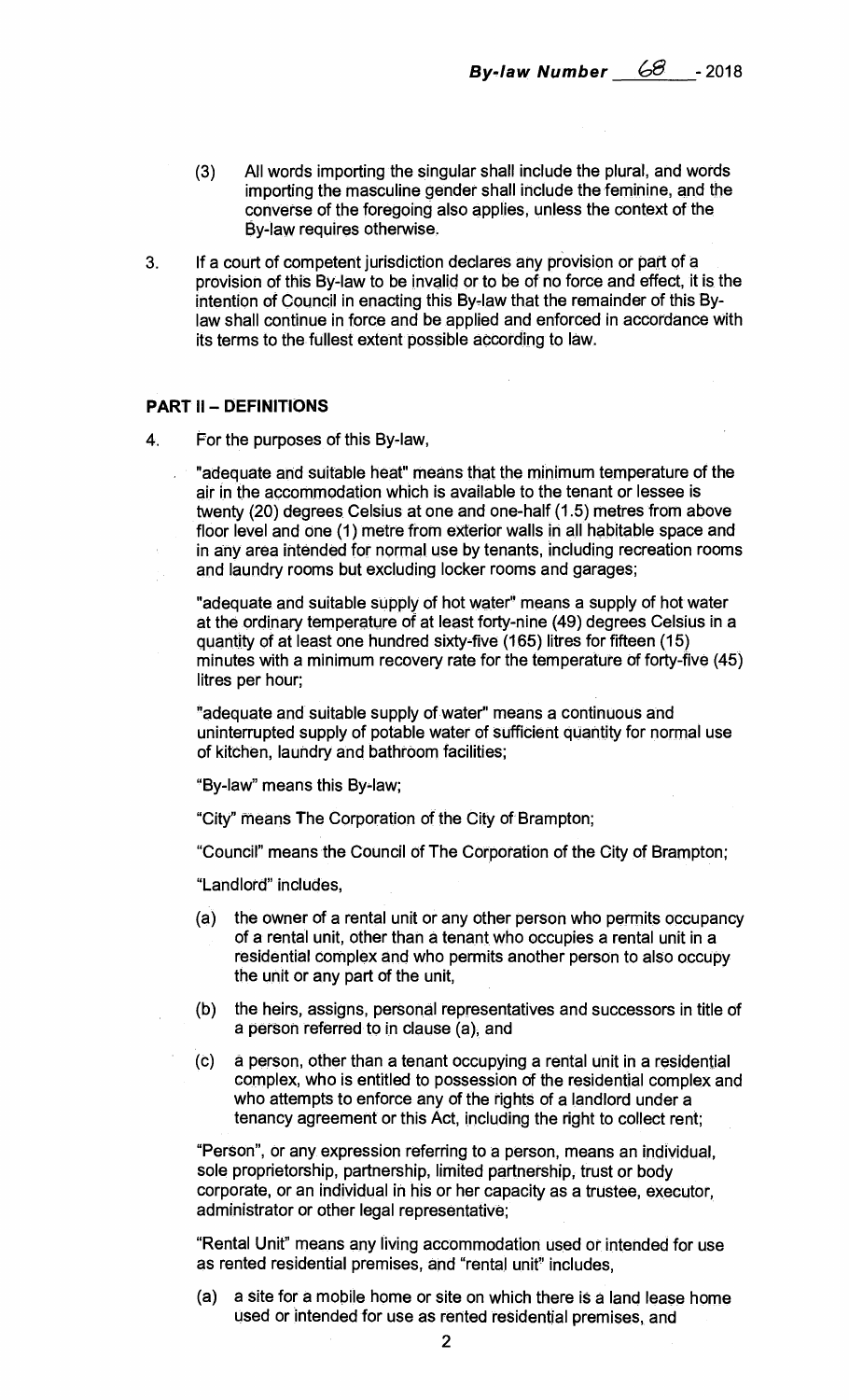(b) a room in a boarding house, rooming house or lodging house and a unit in a care home;

"Vital Service" means hot or cold water, fuel, electricity, gas or heat; and

"Municipal Law Enforcement Officer" means a person employed by the City and appointed as a Municipal Law Enforcement Officer by the City.

#### **PART III — REQUIREMENTS OF LANDLORDS**

- 5. Every Landlord shall provide Vital Services for Rental Units, as provided for in this By-law.
- 6. Every landlord shall ensure that:
	- (1) each Rental Unit is provided with Adequate and Suitable Heat between the 15<sup>th</sup> day of September in each year and the first day of June of the following year, or as ordered by the Director of Enforcement and By-law Services pursuant to Section 15 of this By-law and posted on the City of Brampton website;
	- (2) there is heating equipment or a heating system capable of maintaining Adequate and Suitable Heat that supplies each Rental Unit;
	- (3) each Rental Unit is not equipped with auxiliary heating equipment, as the primary source of heat; and
	- (4) each Rental Unit is provided with an adequate and suitable supply of hot or cold water, fuel, electricity, and gas.
- 7. (1) No Landlord shall cause or allow the discontinuance of a Vital Service to a Rental Unit, except when it is necessary to safely make repairs or alterations to the Rental Unit and then only for the minimum period necessary to effect the repair or alteration.
	- (2) For the purposes of subsection 7(1), a Landlord shall be deemed to have caused the cessation of a Vital Service for a Rental Unit if the Landlord is obligated to pay the supplier for the Vital Service and fails to do so, and as a result of the non-payment, the Vital Service is no longer provided for the Rental Unit.
	- (3) No Landlord shall advise a supplier of a Vital Service to bill a tenant directly except where such tenant has expressly assumed the obligation to pay for that service directly in a tenancy agreement.
- 8. No person shall obstruct, hinder, delay or prevent a Municipal Law Enforcement Officer in the exercise of any power conferred or the performance of any duty imposed by this By-law.

### **PART IV - ENFORCEMENT**

- 9. (1) A Municipal Law Enforcement Officer may, at all reasonable times, enter and inspect a building or part of a building for the purpose of determining compliance with the provisions of this Bylaw.
	- (2) Despite subsection 9(1), a Municipal Law Enforcement Officer shall not enter a rental unit,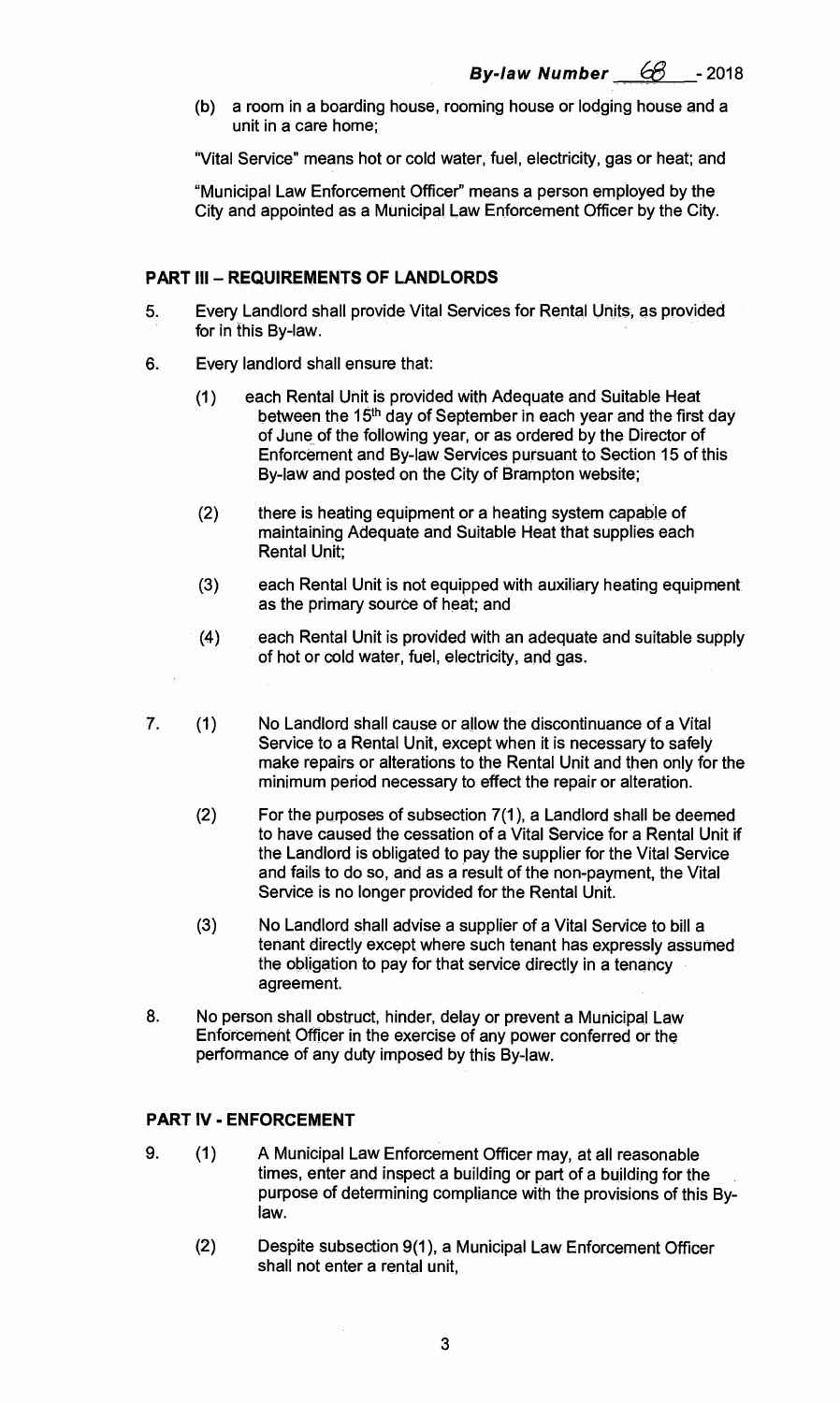- (a) unless the Municipal Law Enforcement Officer has obtained the consent of the occupier of the Rental Unit after informing the occupier that he or she may refuse permission to enter the unit; or
- (b) unless the Municipal Law Enforcement Officer is authorized to do so under the authority of a warrant duly issued.

### **PENALTIES**

10. Every Person who contravenes a provision of this By-law is guilty of an offence for each day or part of a day on which the offence occurs or continues, and upon

conviction is liable to the penalties provided for in section 61 of the Provincial Offences Act, R.S.O. 1990, c. P.33, as amended.

- 11. Every director or officer of a corporation convicted of an offence under this By-law who knowingly concurs in the commission of the offence by the corporation is also guilty of an offence, and upon conviction is liable to the penalties provided for in section 61 of the Provincial Offences Act, R.S.O. 1990, c. P.33, as amended.
- 12. Sections 431 and 440 of the Municipal Act, 2001, S.O. 2001, c. 25, apply to this By-law, providing respectively, for a court of competent jurisdiction to prohibit the contravention or repetition of an offence, and, upon application of the municipality, for a court to make orders to restrain a contravention, which remedies may be sought in addition to any remedy or penalty imposed under this By-law.

#### **ADMINISTRATIVE PENALTIES**

- 13. (a) Administrative Monetary Penalty By-law 333-2013, as amended, applies to each administrative penalty issued pursuant to this Bylaw.
	- (b) Each person who contravenes any provision of this By-law shall, upon issuance of a penalty notice in accordance with Administrative Monetary Penalty By-law 333-2013, as amended, is liable to pay to the City an administrative penalty in the amount set out in the Administrative Monetary Penalty By-law 333-2013, as amended, for each day or part of a day on which the contravention occurs or continues.

#### **GENERAL**

- 14. By-law 240-92, as amended, is hereby repealed.
- 15. (1) The Director of Enforcement and By-law Services, or his designate, is hereby delegated the authority to shorten or extend the dates for the provision of Adequate and Suitable Heat set out in Subsection 6(1) of this By-law resulting from extreme variations and deviations from normal climatic conditions.
	- (2) For the purposes of Subsection 15(1), the Director shall: (a) commence monitoring environmental conditions no later than two weeks prior to the 15<sup>th</sup> day of September in each year and the first day of June of each year to assess extreme and prolonged heat/cold climatic conditions;